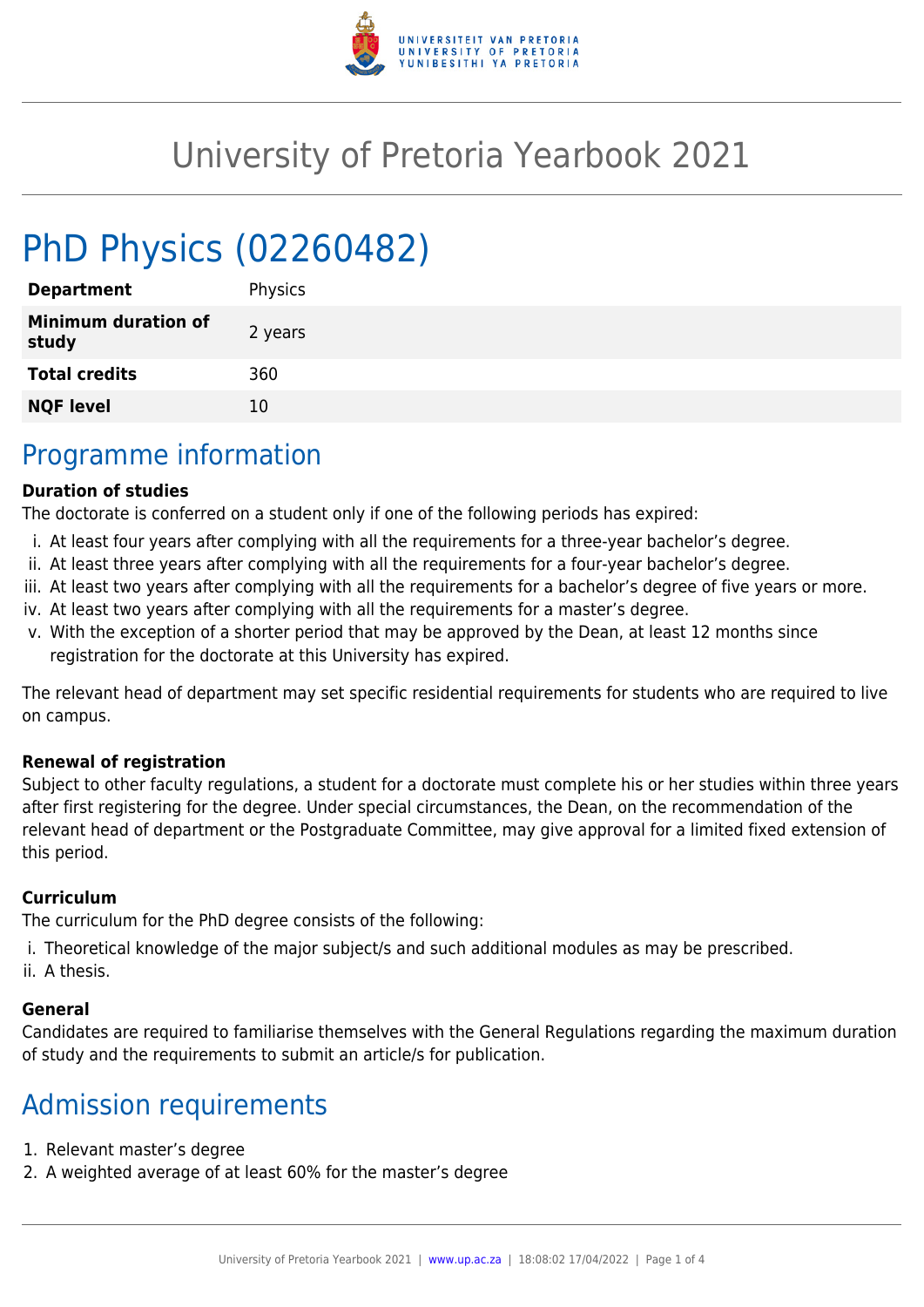

# Other programme-specific information

Additional modules may be prescribed by the head of department. The contents of the coursework will be determined by the supervisor and head of department to supplement the subject of the thesis of the student.

## Examinations and pass requirements

- i. Consult the General Regulations that apply to the calculation of marks.
- ii. In order to obtain the PhD degree the candidate must:
- pass the examinations and the prescribed modules, as determined in the study programme;
- pass the thesis; and
- pass the final examination on the thesis and general subject knowledge.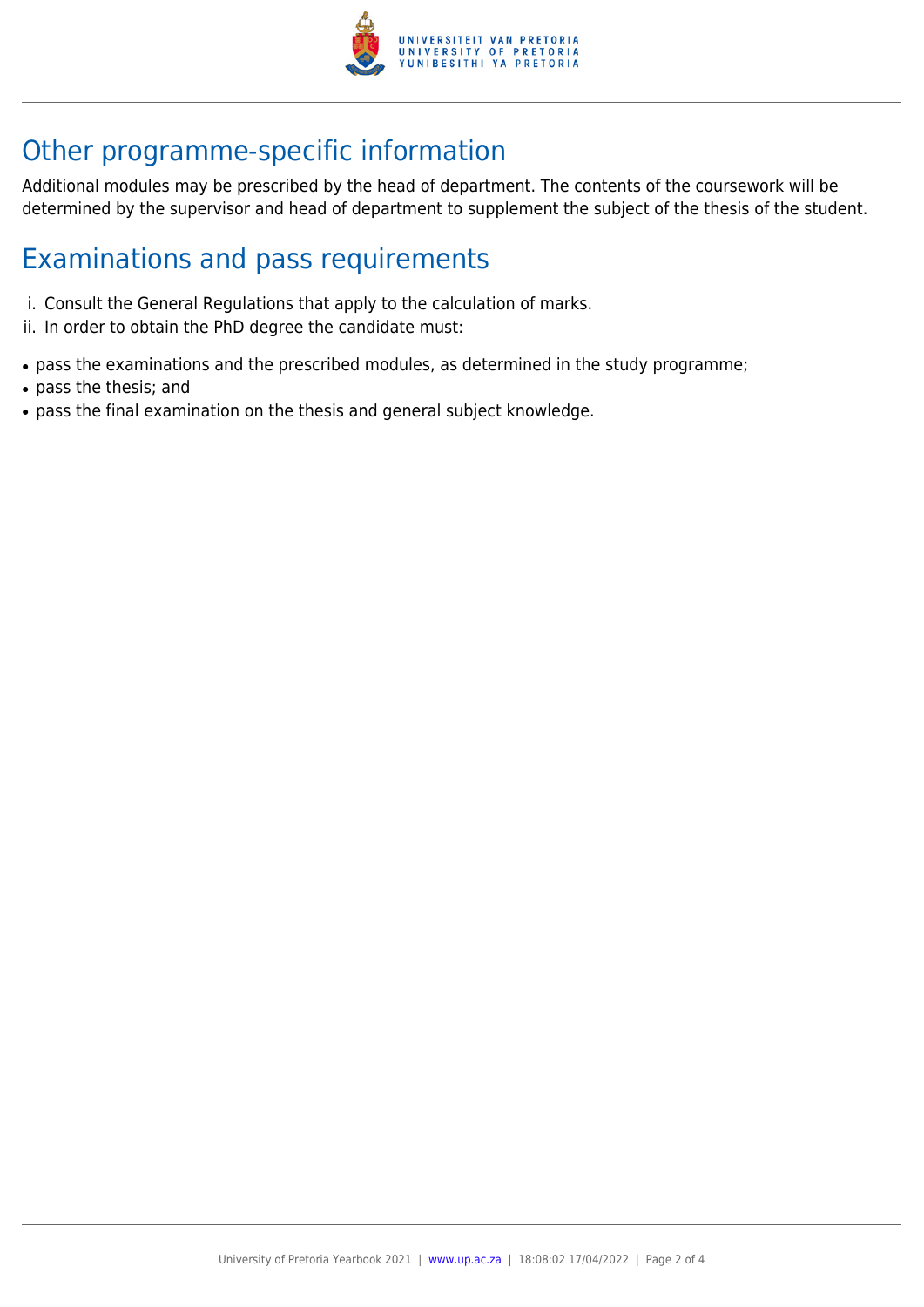

## Curriculum: Year 1

**Minimum credits: 360**

#### **Core modules**

[Thesis: Physics 990](https://www.up.ac.za/faculty-of-education/yearbooks/2021/modules/view/FSK 990) (FSK 990) - Credits: 360.00